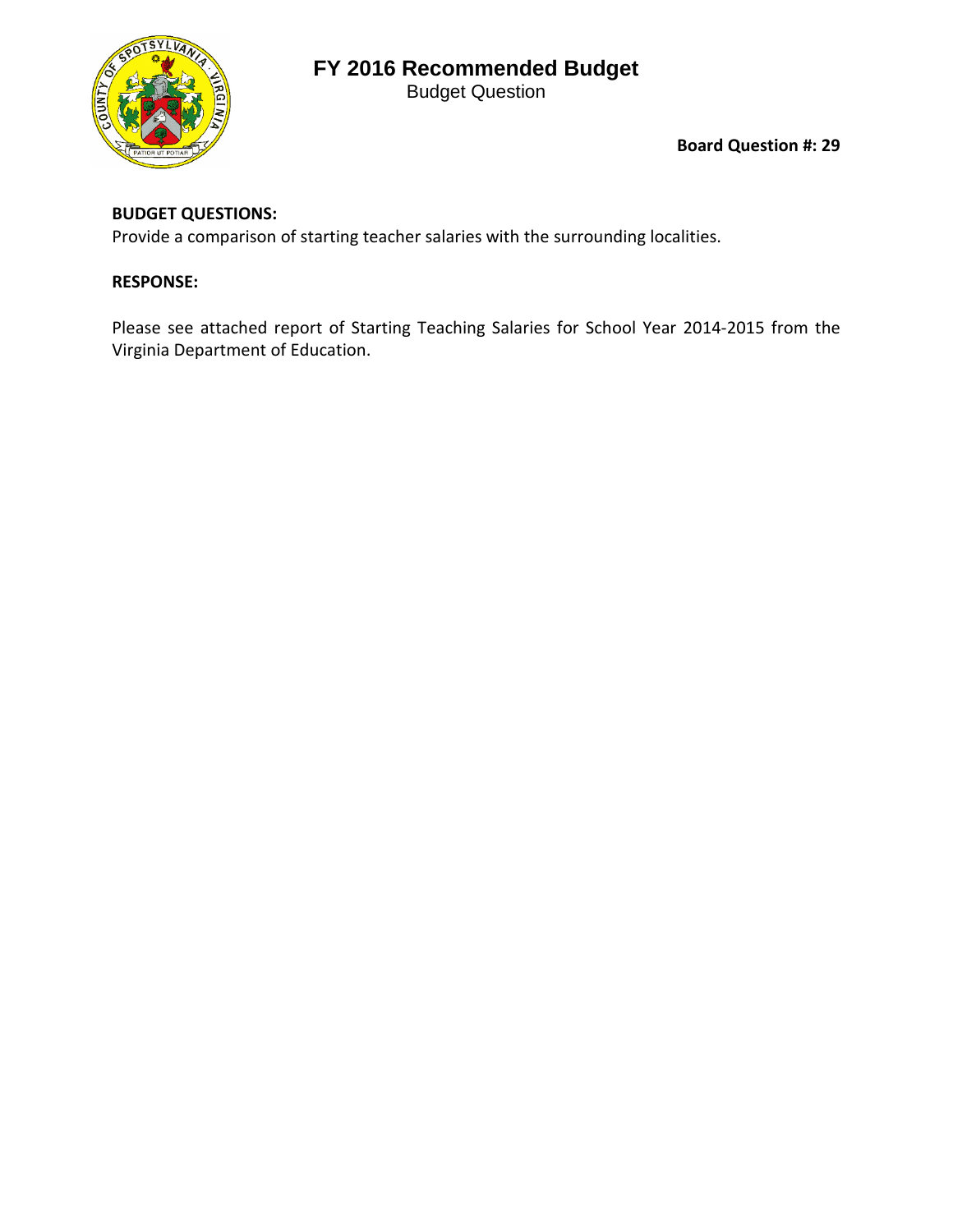## **Virginia Department of Education**  *Starting Teacher Salaries for School Year 2014-2015*

The starting salary calculaltion includes licensed elementary and secondary classroom teachers (regardless of the fund source). Classroom teachers include: regular K-12 education teachers, art, music, physical education, technology, remedial, gifted, mathematics, reading, special education, and ESL teachers. Not included in the calculation are: teacher aides, guidance counselors, or librarians.

|                                             | Fall              | <b>Bachelor's</b> | <b>Master's</b> |                        |
|---------------------------------------------|-------------------|-------------------|-----------------|------------------------|
|                                             | <b>Membership</b> | <b>Starting</b>   | <b>Starting</b> | <b>Doctorate</b>       |
| <b>Division Name</b>                        |                   | <b>Salary</b>     | <b>Salary</b>   | <b>Starting Salary</b> |
| <b>Accomack County Public Schools</b>       | 5,255             | 35,521            | 38,239          | 36,607                 |
| <b>Albemarle County Public Schools</b>      | 13,680            | 44,300            | 46,415          | 48,529                 |
| Alexandria City Public Schools              | 14,216            | 47,242            | 54,188          | 56,501                 |
| <b>Alleghany County Public Schools</b>      | 2,330             | 37,436            | 40,436          | 41,436                 |
| <b>Amelia County Public Schools</b>         | 1,810             | 38,000            | 40,271          | 41,000                 |
| <b>Amherst County Public Schools</b>        | 4,268             | 38,138            | 40,942          | 42,221                 |
| Appomattox County Public Schools            | 2,305             | 38,512            | 40,612          | 41,812                 |
| <b>Arlington County Public Schools</b>      | 24,559            | 48,228            | 53,173          | 58,662                 |
| <b>Augusta County Public Schools</b>        | 10,522            | 39,200            | 41,779          | 44,358                 |
| <b>Bath County Public Schools</b>           | 612               | 34,707            | 37,707          | 39,207                 |
| <b>Bedford County Public Schools</b>        | 10,097            | 37,627            | 39,508          | 41,390                 |
| <b>Bland County Public Schools</b>          | 830               | 33,015            | 34,454          | 35,202                 |
| <b>Botetourt County Public Schools</b>      | 4,863             | 38,350            | 41,350          | 42,850                 |
| <b>Bristol City Public Schools</b>          | 2,303             | 34,673            | 36,673          | 37,173                 |
| <b>Brunswick County Public Schools</b>      | 1,857             | 36,404            | 39,082          | 41,759                 |
| <b>Buchanan County Public Schools</b>       | 3,126             | 30,500            | 32,800          | 33,800                 |
| <b>Buckingham County Public Schools</b>     | 2,147             | 39,957            | 41,999          | 41,999                 |
| <b>Buena Vista City Public Schools</b>      | 1,055             | 30,863            | 34,863          | 35,863                 |
| <b>Campbell County Public Schools</b>       | 8,138             | 37,298            | 39,336          | 39,336                 |
| <b>Caroline County Public Schools</b>       | 4,357             | 38,166            | 39,916          | 40,966                 |
| <b>Carroll County Public Schools</b>        | 3,890             | 36,000            | 38,402          | 41,118                 |
| <b>Charles City County Public Schools</b>   | 710               | 37,300            | 39,018          | 39,860                 |
| <b>Charlotte County Public Schools</b>      | 1,968             | 38,500            | 40,612          | 40,612                 |
| <b>Charlottesville City Public Schools</b>  | 4,356             | 44,160            | 46,276          | 48,391                 |
| <b>Chesapeake City Public Schools</b>       | 39,707            | 41,149            | 44,349          | 47,549                 |
| <b>Chesterfield County Public Schools</b>   | 59,725            | 42,311            | 44,427          | 46,648                 |
| <b>Clarke County Public Schools</b>         | 1,995             | 39,135            | 45,698          | 45,698                 |
| <b>Colonial Beach Public Schools</b>        | 553               | 39,973            | 42,479          | 45,110                 |
| <b>Colonial Heights City Public Schools</b> | 2,825             | 40,215            | 41,715          | 42,465                 |
| <b>Covington City Public Schools</b>        | 1,002             | 37,530            | 40,530          | N/A                    |
| <b>Craig County Public Schools</b>          | 646               | 31,794            | 33,294          | 34,794                 |
| <b>Culpeper County Public Schools</b>       | 8,074             | 38,749            | 40,749          | 43,249                 |
| <b>Cumberland County Public Schools</b>     | 1,431             | 37,225            | 39,225          | 40,725                 |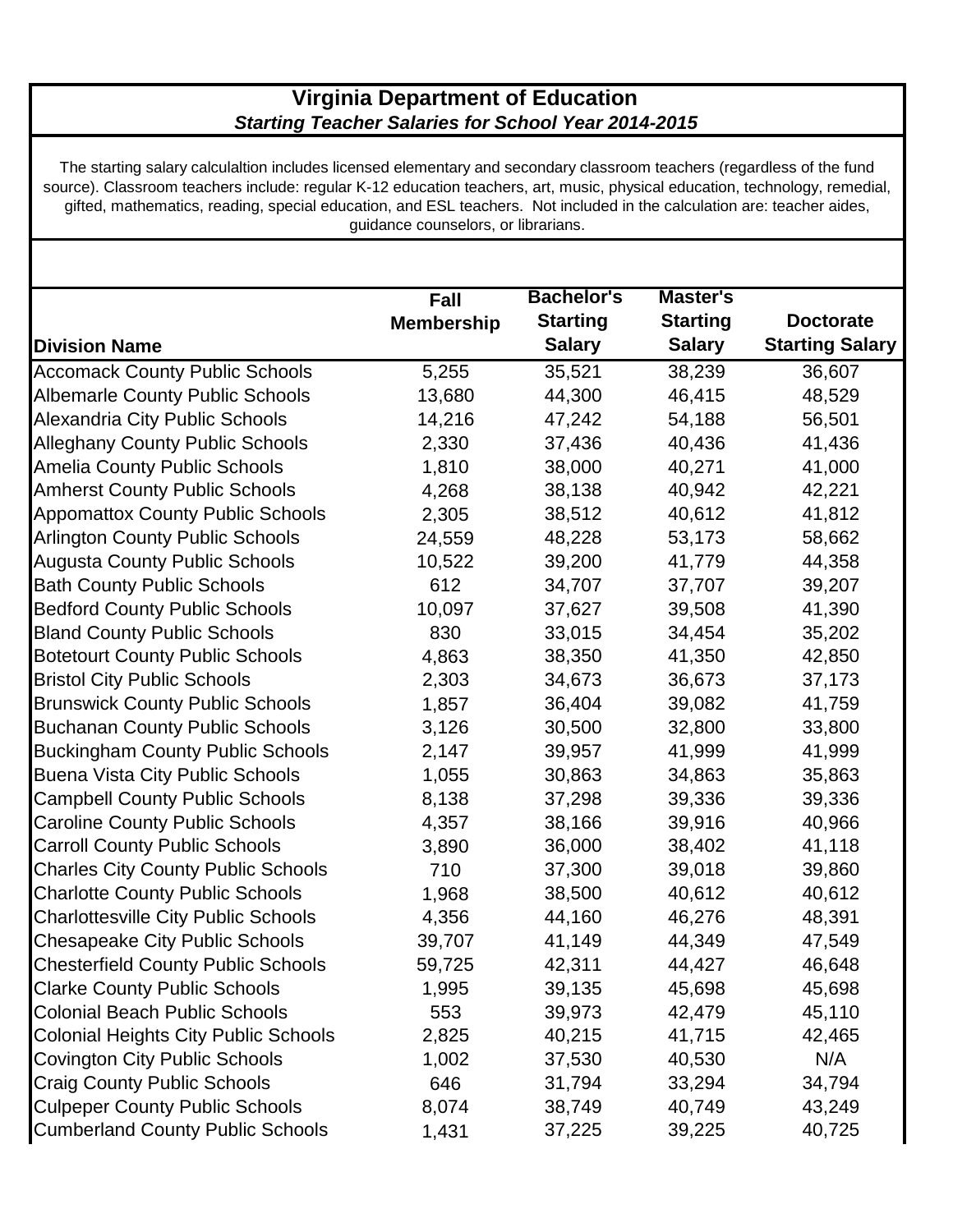|                                          | <b>Fall</b>       | <b>Bachelor's</b> | Master's        |                        |
|------------------------------------------|-------------------|-------------------|-----------------|------------------------|
|                                          | <b>Membership</b> | <b>Starting</b>   | <b>Starting</b> | <b>Doctorate</b>       |
| <b>Division Name</b>                     |                   | <b>Salary</b>     | <b>Salary</b>   | <b>Starting Salary</b> |
| Danville City Public Schools             | 6,315             | 35,585            | 38,210          | 39,785                 |
| <b>Dickenson County Public Schools</b>   | 2,346             | 33,283            | 34,719          | 36,155                 |
| <b>Dinwiddie County Public Schools</b>   | 4,444             | 40,126            | 42,027          | 43,083                 |
| <b>Essex County Public Schools</b>       | 1,526             | 38,805            | 40,805          | 40,805                 |
| <b>Fairfax County Public Schools</b>     | 185,538           | 46,756            | 52,530          | 56,164                 |
| <b>Falls Church City Public Schools</b>  | 2,465             | 48,500            | 54,000          | 57,500                 |
| <b>Fauquier County Public Schools</b>    | 11,165            | 42,315            | 44,431          | 45,489                 |
| <b>Floyd County Public Schools</b>       | 1,990             | 37,813            | 40,881          | N/A                    |
| <b>Fluvanna County Public Schools</b>    | 3,627             | 42,000            | 46,200          | 46,300                 |
| <b>Franklin City Public Schools</b>      | 1,201             | 38,934            | 40,934          | 42,434                 |
| <b>Franklin County Public Schools</b>    | 7,481             | 35,943            | 38,443          | 38,443                 |
| <b>Frederick County Public Schools</b>   | 13,181            | 41,060            | 44,028          | 46,228                 |
| Fredericksburg City Public Schools       | 3,466             | 41,000            | 43,750          | 45,550                 |
| <b>Galax City Public Schools</b>         | 1,387             | 37,404            | 40,664          | 41,204                 |
| <b>Giles County Public Schools</b>       | 2,423             | 34,190            | 36,190          | 37,190                 |
| <b>Gloucester County Public Schools</b>  | 5,529             | 39,108            | 43,068          | 47,027                 |
| <b>Goochland County Public Schools</b>   | 2,438             | 42,378            | 44,285          | 45,133                 |
| <b>Grayson County Public Schools</b>     | 1,769             | 33,468            | 35,472          | 37,472                 |
| <b>Greene County Public Schools</b>      | 3,185             | 41,006            | 43,006          | 43,306                 |
| <b>Greensville County Public Schools</b> | 2,534             | 39,114            | 41,214          | 41,739                 |
| <b>Halifax County Public Schools</b>     | 5,525             | 36,976            | 39,162          | 41,348                 |
| <b>Hampton City Public Schools</b>       | 20,796            | 40,000            | 41,800          | 44,600                 |
| <b>Hanover County Public Schools</b>     | 18,041            | 42,462            | 45,010          | 46,284                 |
| <b>Harrisonburg City Public Schools</b>  | 5,633             | 41,811            | 44,511          | 46,626                 |
| <b>Henrico County Public Schools</b>     | 50,971            | 41,726            | 43,729          | 43,729                 |
| <b>Henry County Public Schools</b>       | 7,428             | 39,492            | 41,592          | 42,592                 |
| <b>Highland County Public Schools</b>    | 200               | 35,573            | 38,573          | 38,573                 |
| <b>Hopewell City Public Schools</b>      | 4,352             | 40,998            | 43,648          | 43,948                 |
| Isle of Wight County Public Schools      | 5,579             | 37,240            | 39,990          | 42,490                 |
| King and Queen County Public Schools     | 2,218             | 37,525            | 39,625          | 40,285                 |
| <b>King George County Public Schools</b> | 4,384             | 37,087            | 39,683          | 41,683                 |
| King William County Public Schools       | 891               | 42,218            | 44,338          | 46,458                 |
| <b>Lancaster County Public Schools</b>   | 1,220             | 35,666            | 37,766          | 38,816                 |
| Lee County Public Schools                | 3,280             | 35,250            | 36,500          | 38,500                 |
| <b>Lexington City Public Schools</b>     | 495               | 38,210            | 41,777          | 41,777                 |
| <b>Loudoun County Public Schools</b>     | 73,394            | 47,500            | 53,156          | 58,812                 |
| <b>Louisa County Public Schools</b>      | 4,844             | 42,004            | 44,270          | 45,092                 |
| <b>Lunenburg County Public Schools</b>   | 1,593             | 36,490            | 38,690          | 39,290                 |
| <b>Lynchburg City Public Schools</b>     | 8,577             | 38,000            | 41,260          | 43,044                 |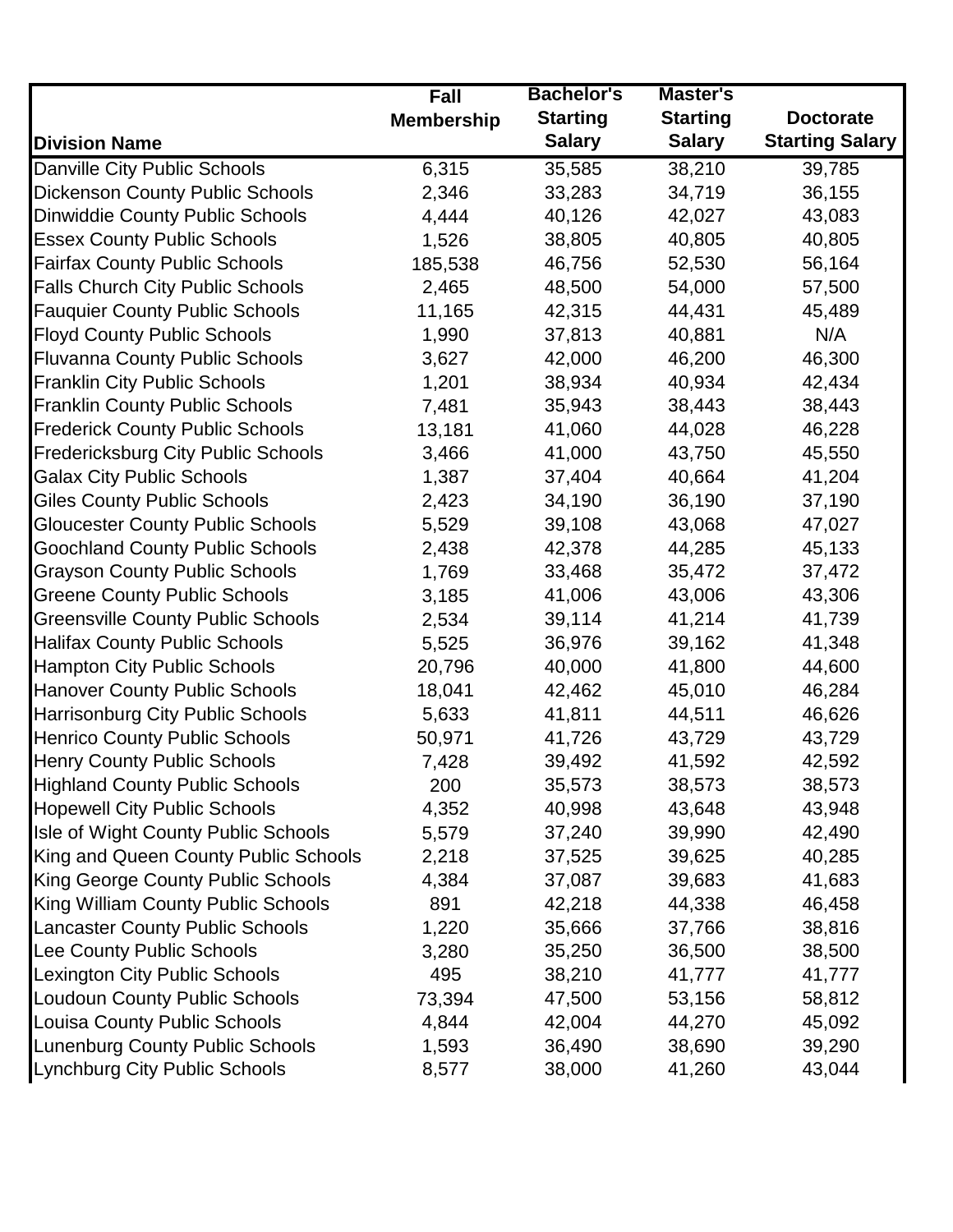|                                            | <b>Fall</b>       | <b>Bachelor's</b> | Master's        |                        |
|--------------------------------------------|-------------------|-------------------|-----------------|------------------------|
|                                            | <b>Membership</b> | <b>Starting</b>   | <b>Starting</b> | <b>Doctorate</b>       |
| <b>Division Name</b>                       |                   | <b>Salary</b>     | <b>Salary</b>   | <b>Starting Salary</b> |
| <b>Madison County Public Schools</b>       | 1,865             | 39,788            | 42,388          | 42,388                 |
| Manassas City Public Schools               | 7,476             | 46,078            | 51,578          | 53,678                 |
| Manassas Park City Public Schools          | 3,359             | 44,490            | 50,490          | 57,490                 |
| <b>Martinsville City Public Schools</b>    | 2,300             | 39,315            | 42,102          | 42,903                 |
| <b>Mathews County Public Schools</b>       | 1,140             | 38,502            | 41,002          | 43,002                 |
| <b>Mecklenburg County Public Schools</b>   | 4,584             | 35,193            | 37,593          | 39,193                 |
| <b>Middlesex County Public Schools</b>     | 1,266             | 37,655            | 39,655          | 40,655                 |
| <b>Montgomery County Public Schools</b>    | 9,703             | 37,011            | 39,111          | 40,161                 |
| <b>Nelson County Public Schools</b>        | 1,933             | 43,000            | 45,500          | 45,500                 |
| <b>New Kent County Public Schools</b>      | 3,027             | 37,149            | 39,699          | 40,969                 |
| <b>Newport News City Public Schools</b>    | 29,547            | 40,500            | 43,335          | 46,422                 |
| <b>Norfolk City Public Schools</b>         | 32,275            | 41,724            | 45,055          | 49,110                 |
| Northampton County Public Schools          | 1,651             | 35,346            | 37,468          | 39,716                 |
| Northumberland County Public Schools       | 1,421             | 37,000            | 39,000          | 41,000                 |
| <b>Norton City Public Schools</b>          | 839               | 32,620            | 34,670          | 36,120                 |
| <b>Nottoway County Public Schools</b>      | 2,318             | 39,308            | 41,508          | 42,208                 |
| <b>Orange County Public Schools</b>        | 5,222             | 39,000            | 41,655          | 43,617                 |
| <b>Page County Public Schools</b>          | 3,506             | 38,705            | 41,670          | 44,577                 |
| <b>Patrick County Public Schools</b>       | 2,905             | 35,720            | 37,951          | 39,999                 |
| Petersburg City Public Schools             | 4,318             | 41,426            | 42,626          | 43,326                 |
| <b>Pittsylvania County Public Schools</b>  | 9,299             | 37,461            | 39,315          | 40,243                 |
| Poquoson City Public Schools               | 2,095             | 38,540            | 41,265          | 43,990                 |
| <b>Portsmouth City Public Schools</b>      | 15,080            | 42,134            | 44,634          | 48,134                 |
| <b>Powhatan County Public Schools</b>      | 4,217             | 41,790            | 43,880          | 44,972                 |
| <b>Prince Edward County Public Schools</b> | 2,189             | 38,052            | 40,212          | 41,860                 |
| <b>Prince George County Public Schools</b> | 6,459             | 40,683            | 42,683          | 45,083                 |
| Prince William County Public Schools       | 86,641            | 45,998            | 51,516          | 54,758                 |
| <b>Pulaski County Public Schools</b>       | 4,430             | 36,934            | 39,089          | 41,784                 |
| <b>Radford City Public Schools</b>         | 1,664             | 37,300            | 40,787          | 43,367                 |
| Rappahannock County Public Schools         | 919               | 40,542            | 41,485          | 41,485                 |
| <b>Richmond City Public Schools</b>        | 23,957            | 43,836            | 46,028          | 49,531                 |
| <b>Richmond County Public Schools</b>      | 1,225             | 38,610            | 40,710          | 43,710                 |
| Roanoke City Public Schools                | 13,649            | 39,037            | 41,169          | 43,306                 |
| <b>Roanoke County Public Schools</b>       | 14,384            | 36,000            | 37,605          | 39,210                 |
| <b>Rockbridge County Public Schools</b>    | 2,824             | 37,639            | 39,954          | 41,439                 |
| <b>Rockingham County Public Schools</b>    | 11,867            | 41,300            | 43,785          | 45,310                 |
| <b>Russell County Public Schools</b>       | 4,177             | 31,000            | 33,000          | 35,000                 |
| <b>Salem City Public Schools</b>           | 3,865             | 42,000            | 45,720          | 47,514                 |
| <b>Scott County Public Schools</b>         | 3,783             | 37,285            | 39,340          | 39,340                 |
| <b>Shenandoah County Public Schools</b>    | 6,195             | 40,000            | 43,171          | 46,342                 |
| <b>Smyth County Public Schools</b>         | 4,682             | 31,500            | 34,140          | 36,991                 |